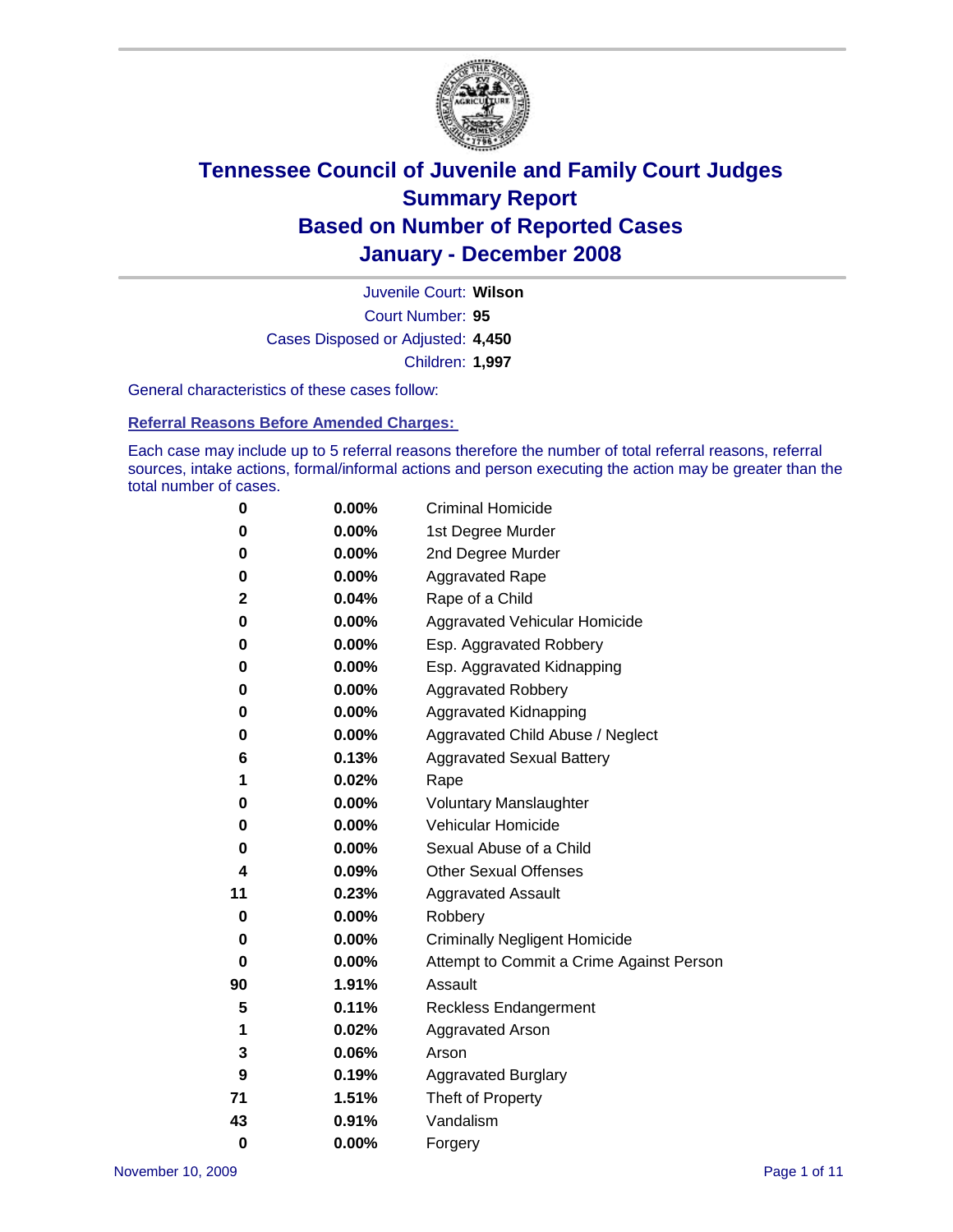

Court Number: **95** Juvenile Court: **Wilson** Cases Disposed or Adjusted: **4,450** Children: **1,997**

#### **Referral Reasons Before Amended Charges:**

Each case may include up to 5 referral reasons therefore the number of total referral reasons, referral sources, intake actions, formal/informal actions and person executing the action may be greater than the total number of cases.

| $\pmb{0}$               | 0.00%    | <b>Worthless Checks</b>                                     |
|-------------------------|----------|-------------------------------------------------------------|
| $\mathbf{2}$            | 0.04%    | Illegal Possession / Fraudulent Use of Credit / Debit Cards |
| 21                      | 0.45%    | <b>Burglary</b>                                             |
| 5                       | 0.11%    | Unauthorized Use of a Vehicle                               |
| 0                       | $0.00\%$ | <b>Cruelty to Animals</b>                                   |
| 1                       | 0.02%    | Sale of Controlled Substances                               |
| 52                      | 1.11%    | <b>Other Drug Offenses</b>                                  |
| 101                     | 2.15%    | Possession of Controlled Substances                         |
| $\mathbf 2$             | 0.04%    | <b>Criminal Attempt</b>                                     |
| 8                       | 0.17%    | Carrying Weapons on School Property                         |
| 10                      | 0.21%    | Unlawful Carrying / Possession of a Weapon                  |
| 18                      | 0.38%    | <b>Evading Arrest</b>                                       |
| $\mathbf{2}$            | 0.04%    | Escape                                                      |
| $\mathbf{2}$            | 0.04%    | Driving Under Influence (DUI)                               |
| 57                      | 1.21%    | Possession / Consumption of Alcohol                         |
| 9                       | 0.19%    | Resisting Stop, Frisk, Halt, Arrest or Search               |
| $\mathbf 2$             | 0.04%    | <b>Aggravated Criminal Trespass</b>                         |
| 8                       | 0.17%    | Harassment                                                  |
| 8                       | 0.17%    | Failure to Appear                                           |
| 1                       | 0.02%    | Filing a False Police Report                                |
| 10                      | 0.21%    | Criminal Impersonation                                      |
| 48                      | 1.02%    | <b>Disorderly Conduct</b>                                   |
| 30                      | 0.64%    | <b>Criminal Trespass</b>                                    |
| 20                      | 0.43%    | <b>Public Intoxication</b>                                  |
| $\mathbf 0$             | $0.00\%$ | Gambling                                                    |
| 52                      | 1.11%    | Traffic                                                     |
| 0                       | $0.00\%$ | Local Ordinances                                            |
| $\overline{\mathbf{r}}$ | 0.15%    | Violation of Wildlife Regulations                           |
| 213                     | 4.53%    | Contempt of Court                                           |
| 52                      | 1.11%    | Violation of Probation                                      |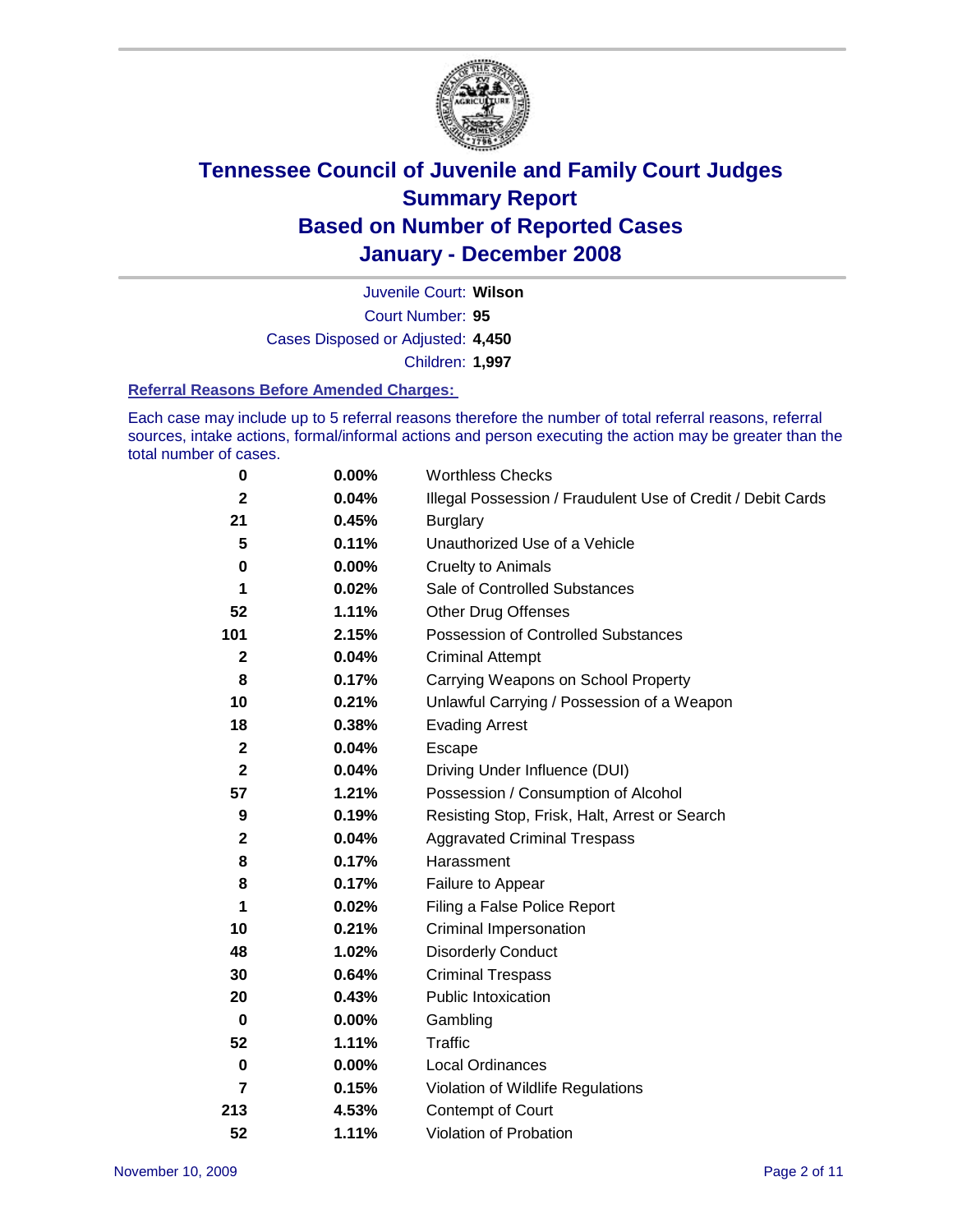

Court Number: **95** Juvenile Court: **Wilson** Cases Disposed or Adjusted: **4,450** Children: **1,997**

#### **Referral Reasons Before Amended Charges:**

Each case may include up to 5 referral reasons therefore the number of total referral reasons, referral sources, intake actions, formal/informal actions and person executing the action may be greater than the total number of cases.

| 4,700       | 100.00%  | <b>Total Referrals</b>                |
|-------------|----------|---------------------------------------|
| 390         | 8.30%    | Other                                 |
| 0           | 0.00%    | <b>Consent to Marry</b>               |
| 59          | 1.26%    | <b>Request for Medical Treatment</b>  |
| 741         | 15.77%   | <b>Child Support</b>                  |
| 107         | 2.28%    | Paternity / Legitimation              |
| 22          | 0.47%    | Visitation                            |
| 78          | 1.66%    | Custody                               |
| 184         | 3.91%    | <b>Foster Care Review</b>             |
| 1,024       | 21.79%   | <b>Administrative Review</b>          |
| 617         | 13.13%   | <b>Judicial Review</b>                |
| 0           | $0.00\%$ | Violation of Informal Adjustment      |
| $\mathbf 0$ | $0.00\%$ | Violation of Pretrial Diversion       |
| 7           | 0.15%    | <b>Termination of Parental Rights</b> |
| 98          | 2.09%    | Dependency / Neglect                  |
| $\bf{0}$    | 0.00%    | <b>Physically Abused Child</b>        |
| $\bf{0}$    | $0.00\%$ | <b>Sexually Abused Child</b>          |
| 12          | 0.26%    | <b>Violation of Curfew</b>            |
| 20          | 0.43%    | Violation of a Valid Court Order      |
| 72          | 1.53%    | Possession of Tobacco Products        |
| $\bf{0}$    | $0.00\%$ | Out-of-State Runaway                  |
| 23          | 0.49%    | In-State Runaway                      |
| 166         | 3.53%    | Truancy                               |
| 81          | 1.72%    | <b>Unruly Behavior</b>                |
| 12          | 0.26%    | Violation of Aftercare                |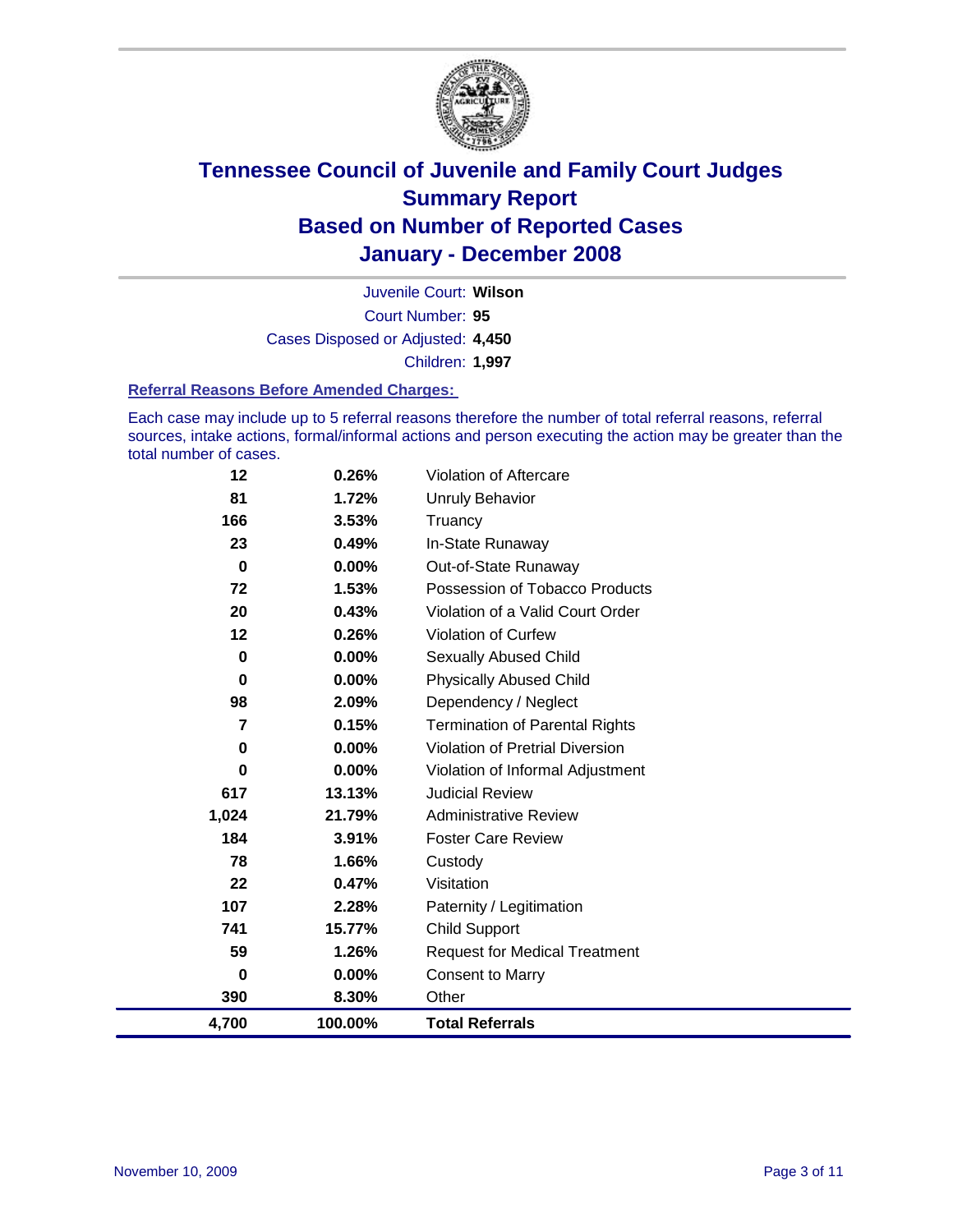

|                            |                                   | Juvenile Court: Wilson |  |  |  |  |  |
|----------------------------|-----------------------------------|------------------------|--|--|--|--|--|
| Court Number: 95           |                                   |                        |  |  |  |  |  |
|                            | Cases Disposed or Adjusted: 4,450 |                        |  |  |  |  |  |
|                            | <b>Children: 1,997</b>            |                        |  |  |  |  |  |
| <b>Referral Sources: 1</b> |                                   |                        |  |  |  |  |  |
| 805                        | 17.13%                            | Law Enforcement        |  |  |  |  |  |

| 4,700 | 100.00%    | <b>Total Referral Sources</b>     |
|-------|------------|-----------------------------------|
| 55    | 1.17%      | Other                             |
| 0     | 0.00%      | Unknown                           |
| 0     | 0.00%      | Hospital                          |
| 0     | 0.00%      | Child & Parent                    |
| 83    | 1.77%      | Victim                            |
| 3     | 0.06%      | <b>Other Court</b>                |
| 0     | 0.00%      | Social Agency                     |
| 325   | 6.91%      | <b>Court Staff</b>                |
| 2,334 | 49.66%     | <b>District Attorney's Office</b> |
| 0     | 0.00%      | <b>Other State Department</b>     |
| 371   | 7.89%      | <b>DCS</b>                        |
| 0     | $0.00\%$   | <b>CSA</b>                        |
| 392   | 8.34%      | School                            |
| 128   | 2.72%      | Self                              |
| 70    | 1.49%      | Relatives                         |
| 134   | 2.85%      | Parents                           |
| uu    | . <i>.</i> | ∟uw ∟…∪ww                         |

#### **Age of Child at Referral: 2**

| 1.997 | 100.00%  | <b>Total Child Count</b> |
|-------|----------|--------------------------|
| 0     | $0.00\%$ | Unknown                  |
| 1,090 | 54.58%   | Ages 19 and Over         |
| 249   | 12.47%   | Ages 17 through 18       |
| 348   | 17.43%   | Ages 15 through 16       |
| 132   | 6.61%    | Ages 13 through 14       |
| 58    | 2.90%    | Ages 11 through 12       |
| 120   | 6.01%    | Ages 10 and Under        |
|       |          |                          |

<sup>1</sup> If different than number of Referral Reasons (4700), verify accuracy of your court's data.

<sup>2</sup> One child could be counted in multiple categories, verify accuracy of your court's data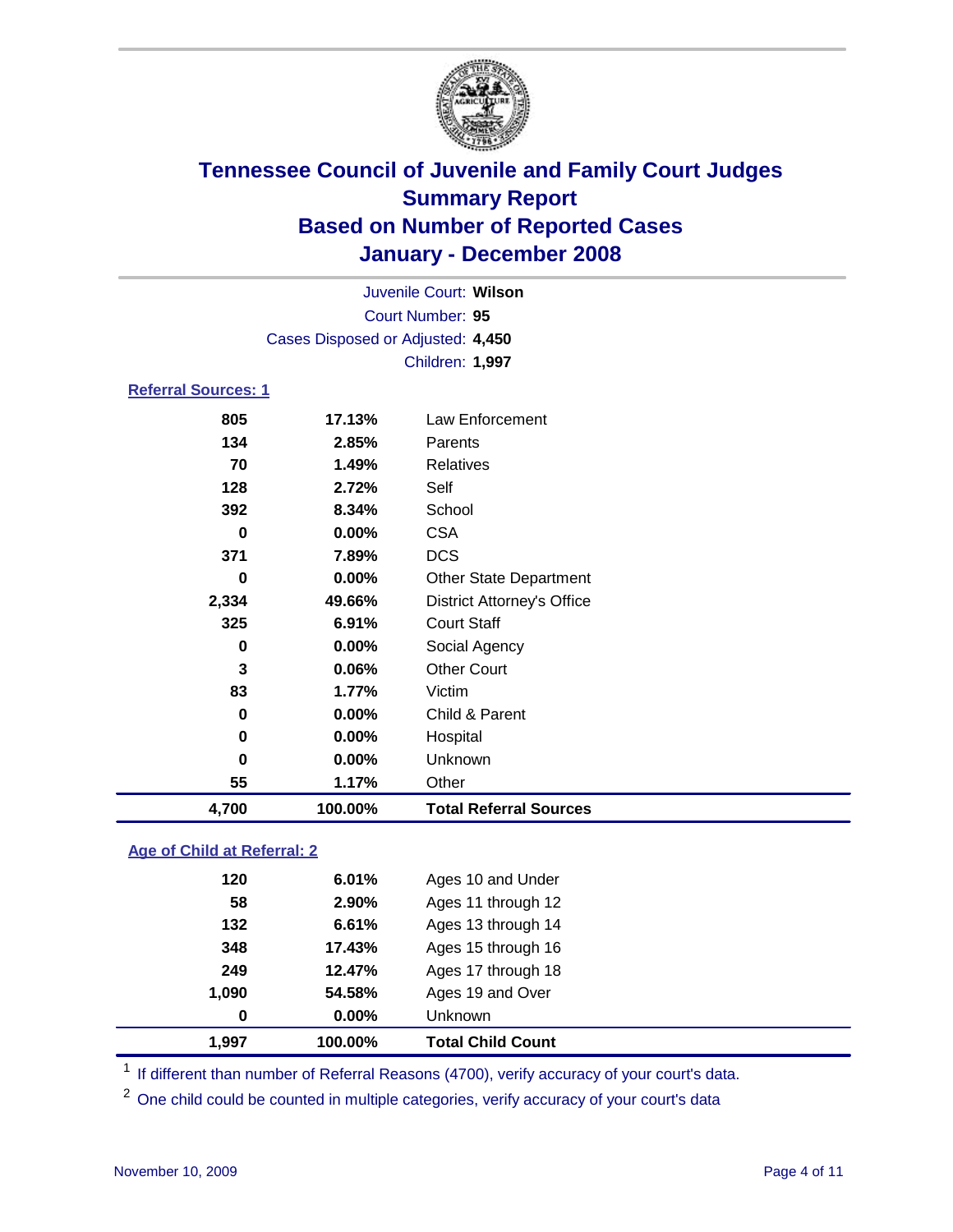

| Juvenile Court: Wilson                  |                                   |                          |  |  |  |
|-----------------------------------------|-----------------------------------|--------------------------|--|--|--|
|                                         | Court Number: 95                  |                          |  |  |  |
|                                         | Cases Disposed or Adjusted: 4,450 |                          |  |  |  |
|                                         |                                   | Children: 1,997          |  |  |  |
| Sex of Child: 1                         |                                   |                          |  |  |  |
| 1,395                                   | 69.85%                            | Male                     |  |  |  |
| 600                                     | 30.05%                            | Female                   |  |  |  |
| $\mathbf{2}$                            | 0.10%                             | Unknown                  |  |  |  |
| 1,997                                   | 100.00%                           | <b>Total Child Count</b> |  |  |  |
| Race of Child: 1                        |                                   |                          |  |  |  |
| 1,380                                   | 69.10%                            | White                    |  |  |  |
| 353                                     | 17.68%                            | African American         |  |  |  |
| $\bf{0}$                                | 0.00%                             | Native American          |  |  |  |
| 5                                       | 0.25%                             | Asian                    |  |  |  |
| 6                                       | 0.30%                             | Mixed                    |  |  |  |
| 253                                     | 12.67%                            | Unknown                  |  |  |  |
| 1,997                                   | 100.00%                           | <b>Total Child Count</b> |  |  |  |
| <b>Hispanic Origin: 1</b>               |                                   |                          |  |  |  |
| 52                                      | 2.60%                             | Yes                      |  |  |  |
| 1,703                                   | 85.28%                            | <b>No</b>                |  |  |  |
| 242                                     | 12.12%                            | Unknown                  |  |  |  |
| 1,997                                   | 100.00%                           | <b>Total Child Count</b> |  |  |  |
| <b>School Enrollment of Children: 1</b> |                                   |                          |  |  |  |
| 828                                     | 41.46%                            | Yes                      |  |  |  |
| 1,157                                   | 57.94%                            | <b>No</b>                |  |  |  |
| 12                                      | 0.60%                             | Unknown                  |  |  |  |
| 1,997                                   | 100.00%                           | <b>Total Child Count</b> |  |  |  |

<sup>1</sup> One child could be counted in multiple categories, verify accuracy of your court's data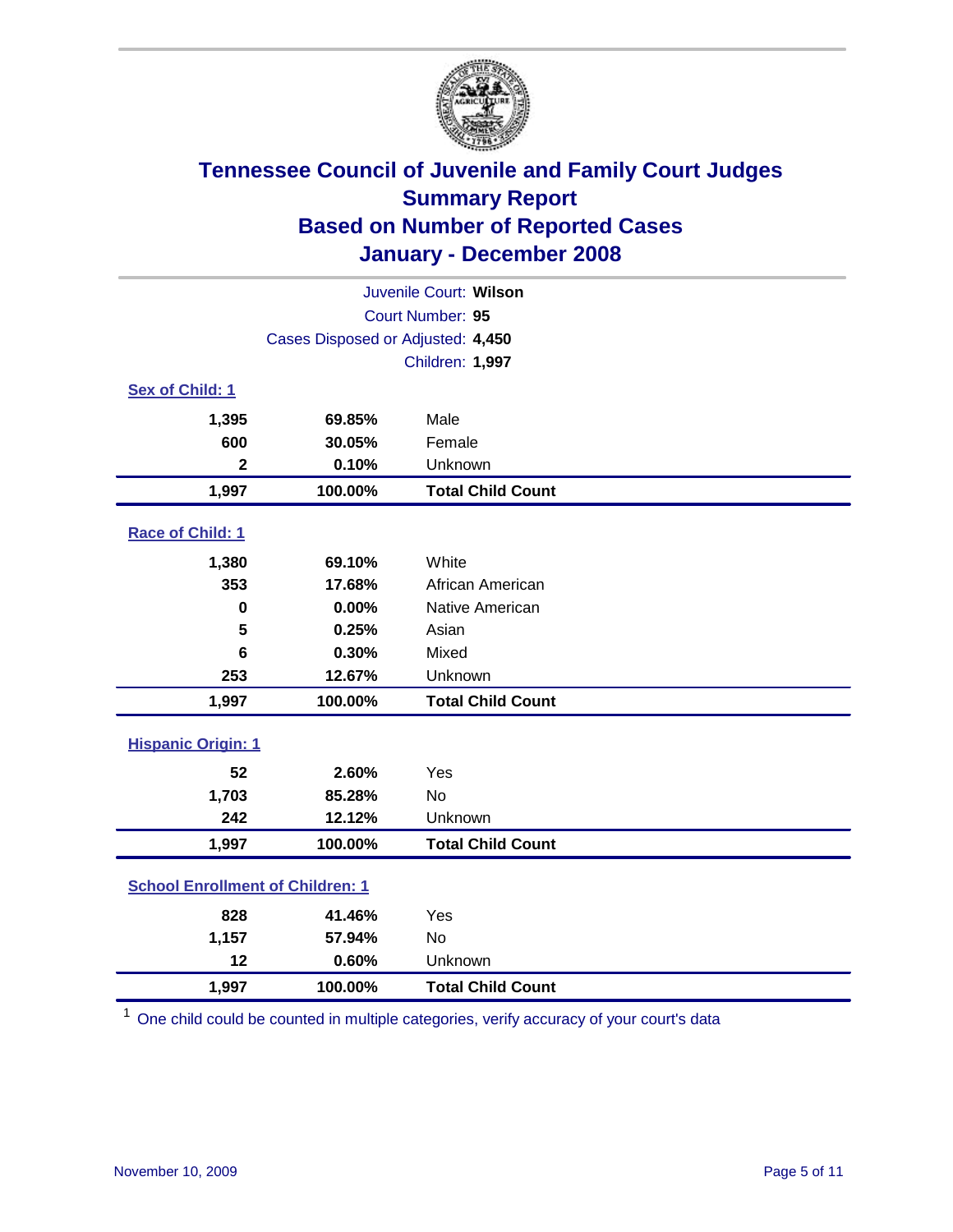

Court Number: **95** Juvenile Court: **Wilson** Cases Disposed or Adjusted: **4,450** Children: **1,997**

#### **Living Arrangement of Child at Time of Referral: 1**

| 1,997        | 100.00%  | <b>Total Child Count</b>     |
|--------------|----------|------------------------------|
| 3            | 0.15%    | Other                        |
| 12           | 0.60%    | Unknown                      |
| 1,078        | 53.98%   | Independent                  |
| 3            | 0.15%    | In an Institution            |
| $\mathbf{2}$ | 0.10%    | In a Residential Center      |
| 12           | 0.60%    | In a Group Home              |
| 17           | 0.85%    | With Foster Family           |
| 0            | $0.00\%$ | With Adoptive Parents        |
| 81           | 4.06%    | <b>With Relatives</b>        |
| 133          | 6.66%    | <b>With Father</b>           |
| 501          | 25.09%   | With Mother                  |
| 11           | $0.55\%$ | With Mother and Stepfather   |
| 5            | 0.25%    | With Father and Stepmother   |
| 139          | 6.96%    | With Both Biological Parents |

#### **Type of Detention: 2**

| 4,450 | 100.00%  | <b>Total Detention Count</b> |  |
|-------|----------|------------------------------|--|
| 0     | $0.00\%$ | Other                        |  |
| 4,362 | 98.02%   | Does Not Apply               |  |
| 0     | $0.00\%$ | <b>Unknown</b>               |  |
| 0     | 0.00%    | <b>Psychiatric Hospital</b>  |  |
| 0     | $0.00\%$ | Jail - No Separation         |  |
| 0     | $0.00\%$ | Jail - Partial Separation    |  |
| 0     | $0.00\%$ | Jail - Complete Separation   |  |
| 16    | 0.36%    | Juvenile Detention Facility  |  |
| 72    | 1.62%    | Non-Secure Placement         |  |
|       |          |                              |  |

<sup>1</sup> One child could be counted in multiple categories, verify accuracy of your court's data

<sup>2</sup> If different than number of Cases (4450) verify accuracy of your court's data.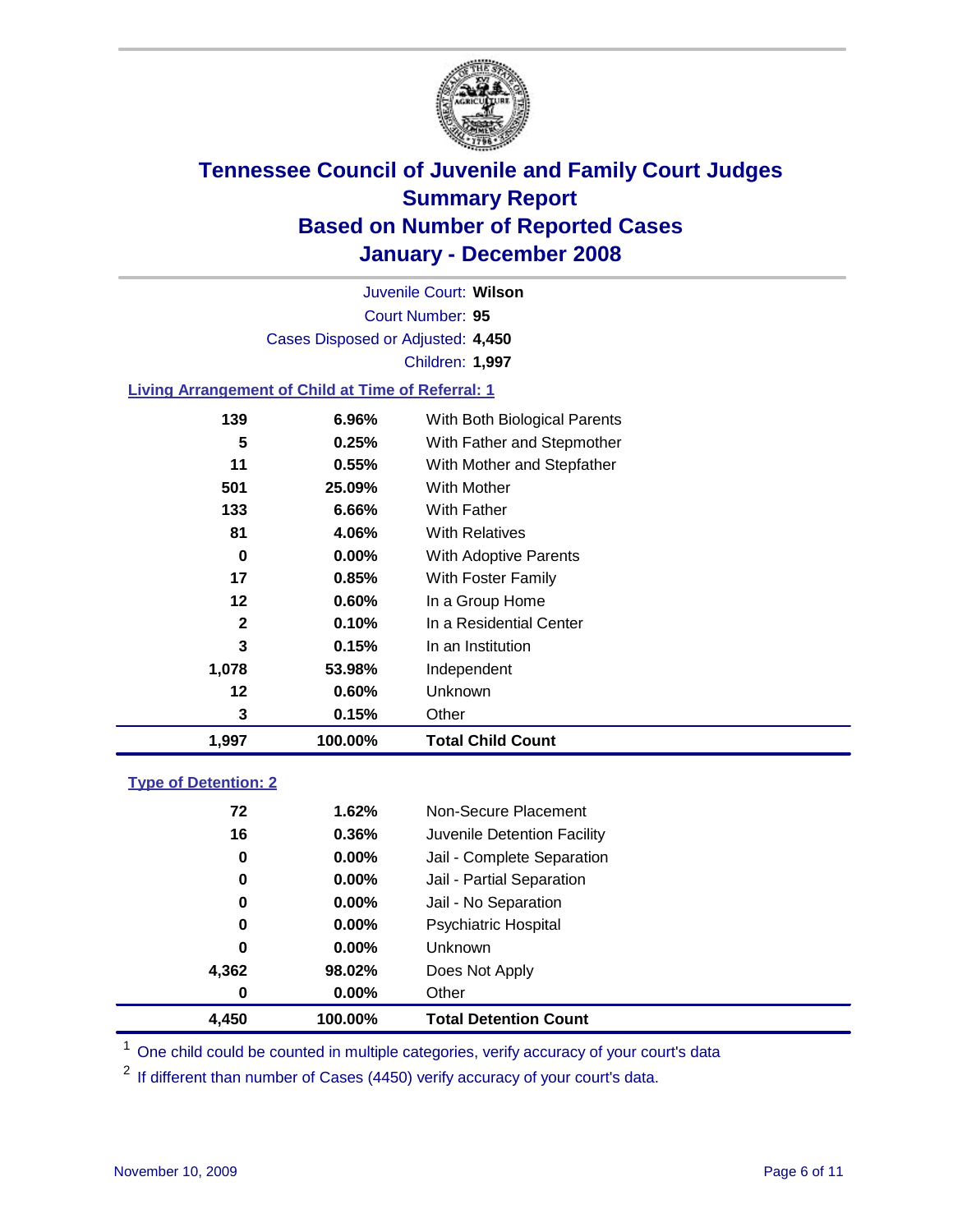

|                                                    | Juvenile Court: Wilson            |                                      |  |  |  |
|----------------------------------------------------|-----------------------------------|--------------------------------------|--|--|--|
| Court Number: 95                                   |                                   |                                      |  |  |  |
|                                                    | Cases Disposed or Adjusted: 4,450 |                                      |  |  |  |
|                                                    |                                   | Children: 1,997                      |  |  |  |
| <b>Placement After Secure Detention Hearing: 1</b> |                                   |                                      |  |  |  |
| 50                                                 | 1.12%                             | Returned to Prior Living Arrangement |  |  |  |
| 3                                                  | 0.07%                             | Juvenile Detention Facility          |  |  |  |
| $\bf{0}$                                           | 0.00%                             | Jail                                 |  |  |  |
| $\bf{0}$                                           | 0.00%                             | Shelter / Group Home                 |  |  |  |
| $\bf{0}$                                           | 0.00%                             | <b>Foster Family Home</b>            |  |  |  |
| 0                                                  | 0.00%                             | Psychiatric Hospital                 |  |  |  |
| 0                                                  | 0.00%                             | Unknown                              |  |  |  |
| 4,390                                              | 98.65%                            | Does Not Apply                       |  |  |  |
| 7                                                  | 0.16%                             | Other                                |  |  |  |
| 4,450                                              | 100.00%                           | <b>Total Placement Count</b>         |  |  |  |
|                                                    |                                   |                                      |  |  |  |
| <b>Intake Actions: 2</b>                           |                                   |                                      |  |  |  |
| 3,609                                              | 76.79%                            | <b>Petition Filed</b>                |  |  |  |
| 284                                                | 6.04%                             | <b>Motion Filed</b>                  |  |  |  |
| 306                                                | 6.51%                             | <b>Citation Processed</b>            |  |  |  |
| 1                                                  | 0.02%                             | Notification of Paternity Processed  |  |  |  |
| 258                                                | 5.49%                             | Scheduling of Judicial Review        |  |  |  |
| 11                                                 | 0.23%                             | Scheduling of Administrative Review  |  |  |  |
| 23                                                 | 0.49%                             | Scheduling of Foster Care Review     |  |  |  |
| $\bf{0}$                                           | 0.00%                             | Unknown                              |  |  |  |
| $\bf{0}$                                           | 0.00%                             | Does Not Apply                       |  |  |  |
| 208                                                | 4.43%                             | Other                                |  |  |  |
| 4,700                                              | 100.00%                           | <b>Total Intake Count</b>            |  |  |  |

<sup>1</sup> If different than number of Cases (4450) verify accuracy of your court's data.

<sup>2</sup> If different than number of Referral Reasons (4700), verify accuracy of your court's data.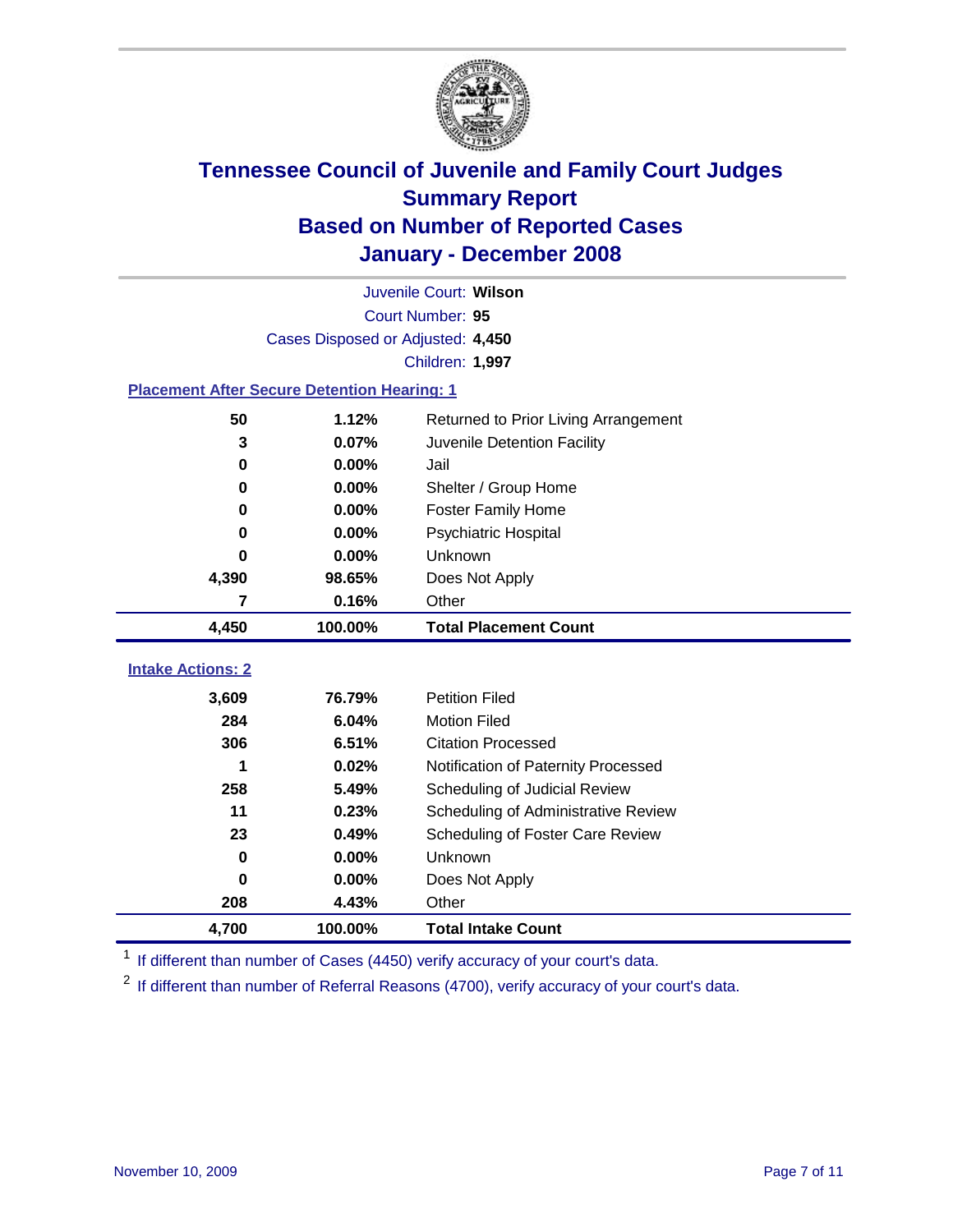

Court Number: **95** Juvenile Court: **Wilson** Cases Disposed or Adjusted: **4,450** Children: **1,997**

#### **Last Grade Completed by Child: 1**

| 1,997    | 100.00% | <b>Total Child Count</b> |
|----------|---------|--------------------------|
| 5        | 0.25%   | Other                    |
| 806      | 40.36%  | Unknown                  |
| 24       | 1.20%   | Never Attended School    |
| $\bf{0}$ | 0.00%   | Graduated                |
| 0        | 0.00%   | <b>GED</b>               |
| 0        | 0.00%   | Non-Graded Special Ed    |
| 327      | 16.37%  | 12th Grade               |
| 124      | 6.21%   | 11th Grade               |
| 151      | 7.56%   | 10th Grade               |
| 166      | 8.31%   | 9th Grade                |
| 118      | 5.91%   | 8th Grade                |
| 88       | 4.41%   | 7th Grade                |
| 53       | 2.65%   | 6th Grade                |
| 26       | 1.30%   | 5th Grade                |
| 14       | 0.70%   | 4th Grade                |
| 10       | 0.50%   | 3rd Grade                |
| 9        | 0.45%   | 2nd Grade                |
| 12       | 0.60%   | 1st Grade                |
| 11       | 0.55%   | Kindergarten             |
| 5        | 0.25%   | Preschool                |
| 48       | 2.40%   | Too Young for School     |

### **Enrolled in Special Education: 1**

| 1,713 | 85.78%  | No                       |  |
|-------|---------|--------------------------|--|
| 269   | 13.47%  | Unknown                  |  |
| 1,997 | 100.00% | <b>Total Child Count</b> |  |

<sup>1</sup> One child could be counted in multiple categories, verify accuracy of your court's data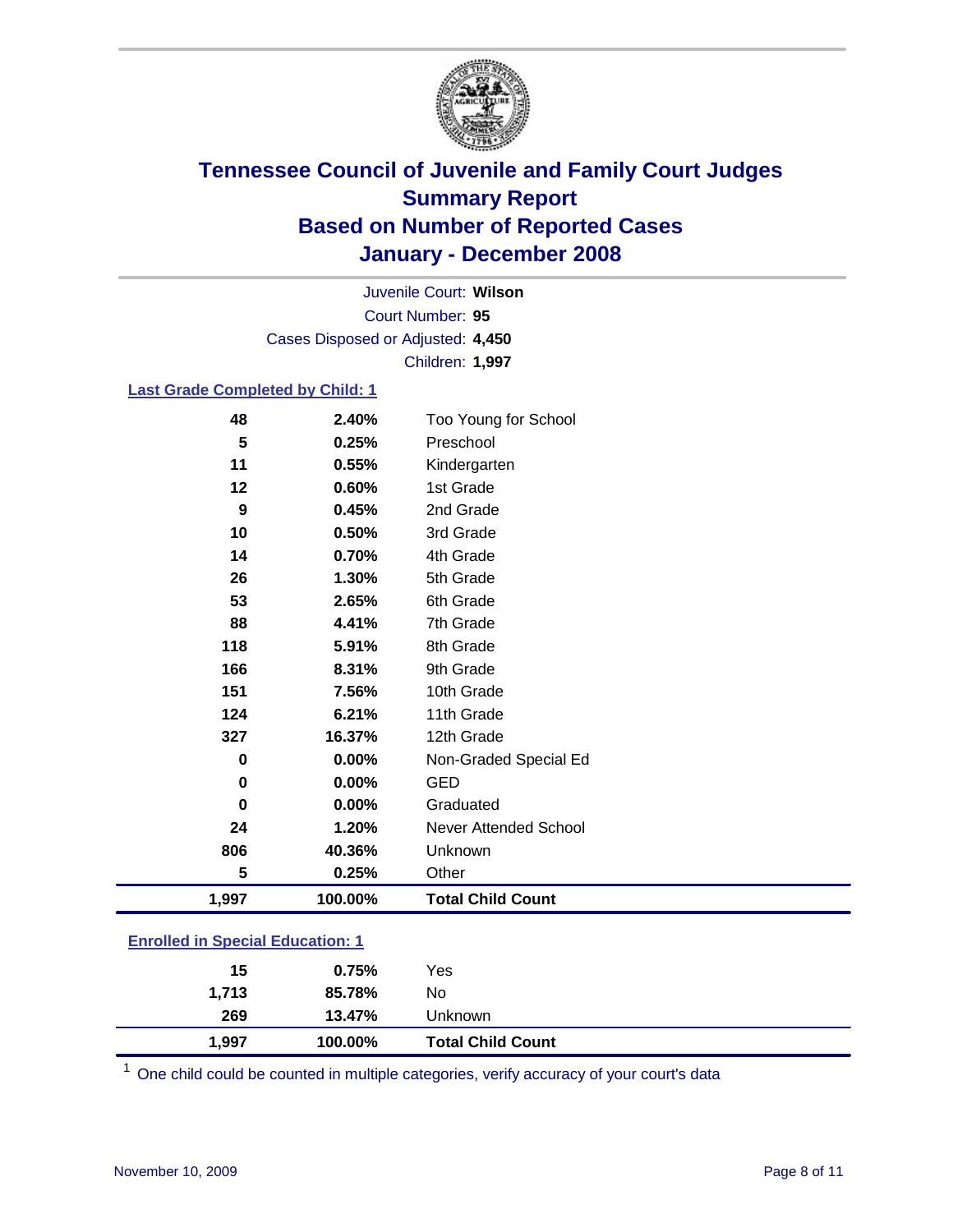

|                              |                                   | Juvenile Court: Wilson    |  |  |  |
|------------------------------|-----------------------------------|---------------------------|--|--|--|
|                              | Court Number: 95                  |                           |  |  |  |
|                              | Cases Disposed or Adjusted: 4,450 |                           |  |  |  |
|                              |                                   | Children: 1,997           |  |  |  |
| <b>Action Executed By: 1</b> |                                   |                           |  |  |  |
| 4,633                        | 98.57%                            | Judge                     |  |  |  |
| 1                            | 0.02%                             | Referee                   |  |  |  |
| 65                           | 1.38%                             | <b>YSO</b>                |  |  |  |
| 1                            | 0.02%                             | Other                     |  |  |  |
| $\bf{0}$                     | $0.00\%$                          | Unknown                   |  |  |  |
| 4,700                        | 100.00%                           | <b>Total Action Count</b> |  |  |  |

### **Formal / Informal Actions: 1**

| 444   | 9.45%    | Dismissed                                        |
|-------|----------|--------------------------------------------------|
| 149   | 3.17%    | Retired / Nolle Prosequi                         |
| 423   | 9.00%    | <b>Complaint Substantiated Delinquent</b>        |
| 260   | 5.53%    | <b>Complaint Substantiated Status Offender</b>   |
| 72    | 1.53%    | <b>Complaint Substantiated Dependent/Neglect</b> |
| 0     | 0.00%    | <b>Complaint Substantiated Abused</b>            |
| 0     | 0.00%    | <b>Complaint Substantiated Mentally III</b>      |
| 68    | 1.45%    | Informal Adjustment                              |
| 97    | 2.06%    | <b>Pretrial Diversion</b>                        |
| 3     | $0.06\%$ | <b>Transfer to Adult Court Hearing</b>           |
| 0     | $0.00\%$ | Charges Cleared by Transfer to Adult Court       |
| 625   | 13.30%   | Special Proceeding                               |
| 276   | 5.87%    | <b>Review Concluded</b>                          |
| 2,184 | 46.47%   | Case Held Open                                   |
| 99    | 2.11%    | Other                                            |
| 0     | $0.00\%$ | Unknown                                          |
| 4,700 | 100.00%  | <b>Total Action Count</b>                        |

<sup>1</sup> If different than number of Referral Reasons (4700), verify accuracy of your court's data.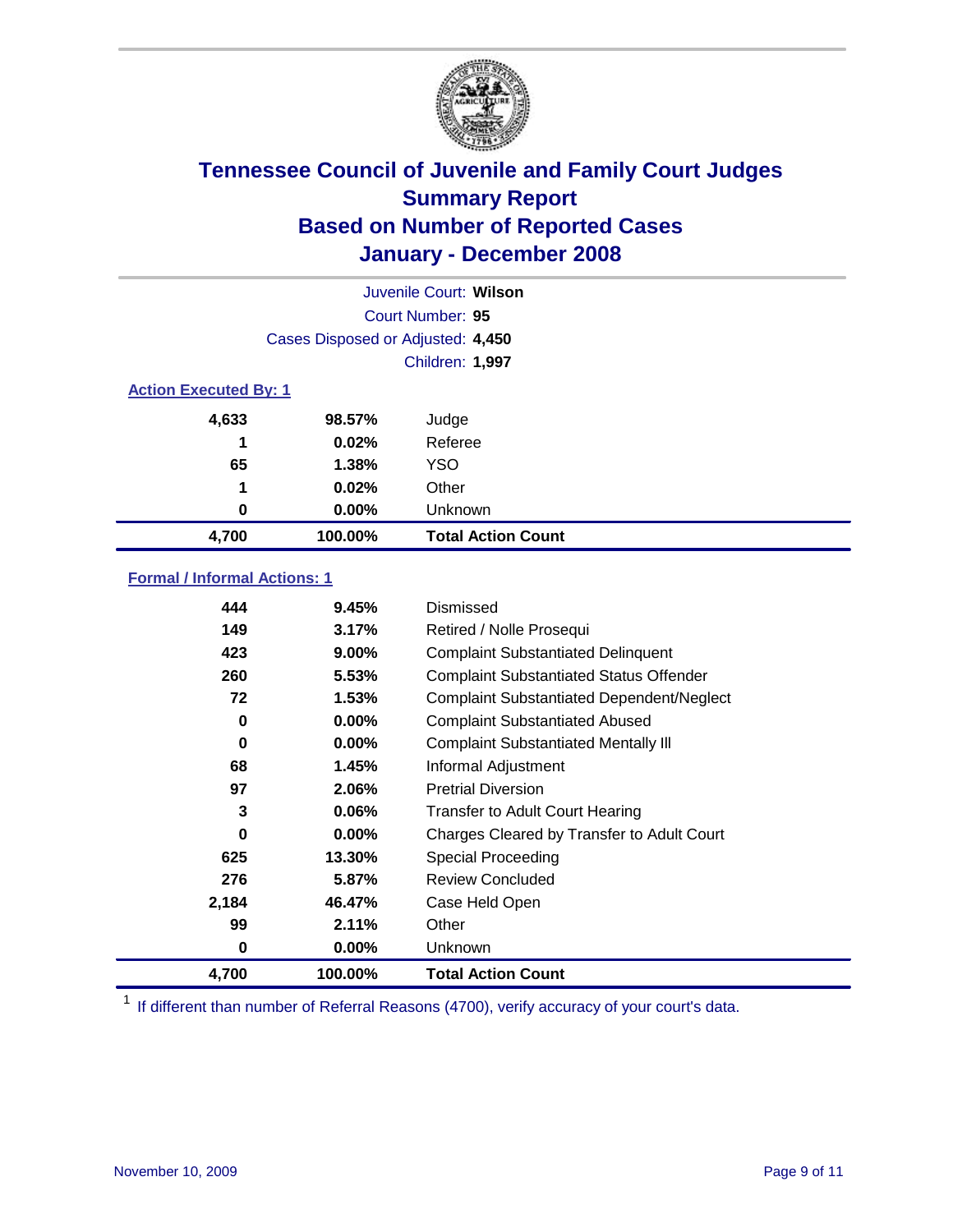

|                       |                                   | Juvenile Court: Wilson                                |
|-----------------------|-----------------------------------|-------------------------------------------------------|
|                       |                                   | Court Number: 95                                      |
|                       | Cases Disposed or Adjusted: 4,450 |                                                       |
|                       |                                   | Children: 1,997                                       |
| <b>Case Outcomes:</b> |                                   | There can be multiple outcomes for one child or case. |
| 471                   | 8.16%                             | <b>Case Dismissed</b>                                 |
| 115                   | 1.99%                             | Case Retired or Nolle Prosequi                        |
| 62                    | 1.07%                             | Warned / Counseled                                    |
| 2,069                 | 35.83%                            | Held Open For Review                                  |
| 62                    | 1.07%                             | Supervision / Probation to Juvenile Court             |
| 0                     | 0.00%                             | <b>Probation to Parents</b>                           |
| 0                     | 0.00%                             | Referral to Another Entity for Supervision / Service  |
| 3                     | 0.05%                             | Referred for Mental Health Counseling                 |
| 26                    | 0.45%                             | Referred for Alcohol and Drug Counseling              |
| 0                     | 0.00%                             | <b>Referred to Alternative School</b>                 |
| 0                     | 0.00%                             | Referred to Private Child Agency                      |
| 1                     | 0.02%                             | Referred to Defensive Driving School                  |
| 0                     | 0.00%                             | Referred to Alcohol Safety School                     |
| 0                     | 0.00%                             | Referred to Juvenile Court Education-Based Program    |
| 0                     | 0.00%                             | Driver's License Held Informally                      |
| 0                     | 0.00%                             | <b>Voluntary Placement with DMHMR</b>                 |
| 0                     | 0.00%                             | <b>Private Mental Health Placement</b>                |
| 0                     | 0.00%                             | <b>Private MR Placement</b>                           |
| 0                     | 0.00%                             | Placement with City/County Agency/Facility            |
| 5                     | 0.09%                             | Placement with Relative / Other Individual            |
| 319                   | 5.52%                             | Fine                                                  |
| 365                   | 6.32%                             | <b>Public Service</b>                                 |
| 53                    | 0.92%                             | Restitution                                           |
| 0                     | 0.00%                             | <b>Runaway Returned</b>                               |
| 118                   | 2.04%                             | No Contact Order                                      |
| 1                     | 0.02%                             | Injunction Other than No Contact Order                |
| 0                     | 0.00%                             | <b>House Arrest</b>                                   |
| 1                     | 0.02%                             | <b>Court Defined Curfew</b>                           |
| 0                     | 0.00%                             | Dismissed from Informal Adjustment                    |
| 1                     | 0.02%                             | <b>Dismissed from Pretrial Diversion</b>              |
| 0                     | 0.00%                             | <b>Released from Probation</b>                        |
|                       | 0.02%                             | <b>Transferred to Adult Court</b>                     |
| 0                     | 0.00%                             | <b>DMHMR Involuntary Commitment</b>                   |